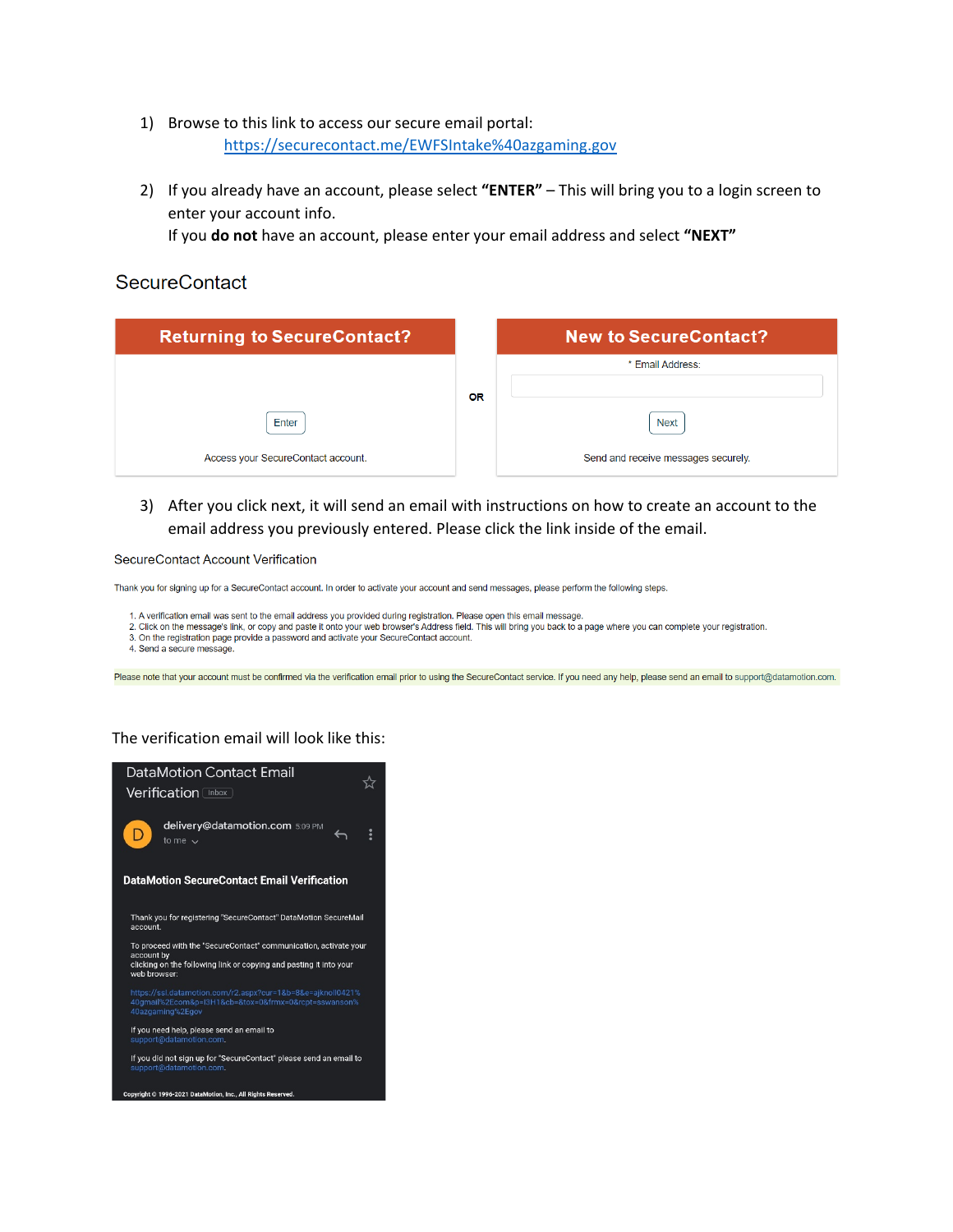4) After you click on the verification link from the email, please type in a secure password two times that meet the requirements located on the right side. Make sure to checkmark the terms of service box. Select "NEXT"

# **DataMotion Account Activation**

Simply create a password to protect your account.

### ▼ Create a Password

| New Password:        |           | <b>Password Requirements</b>                                                  |  |  |
|----------------------|-----------|-------------------------------------------------------------------------------|--|--|
|                      |           | • Minimum 8 characters in length.<br>• Must contain 3 of the following items: |  |  |
| Verify New Password: |           | - Uppercase Letters                                                           |  |  |
| Score:               | $0\%$     | - Lowercase Letters<br>- Numbers                                              |  |  |
| Complexity:          | Too Short | - Symbols                                                                     |  |  |

## Configure my language settings

Auto-Detect Language

I have read and agree to the following Terms of Service

 $\checkmark$ 

**Next**